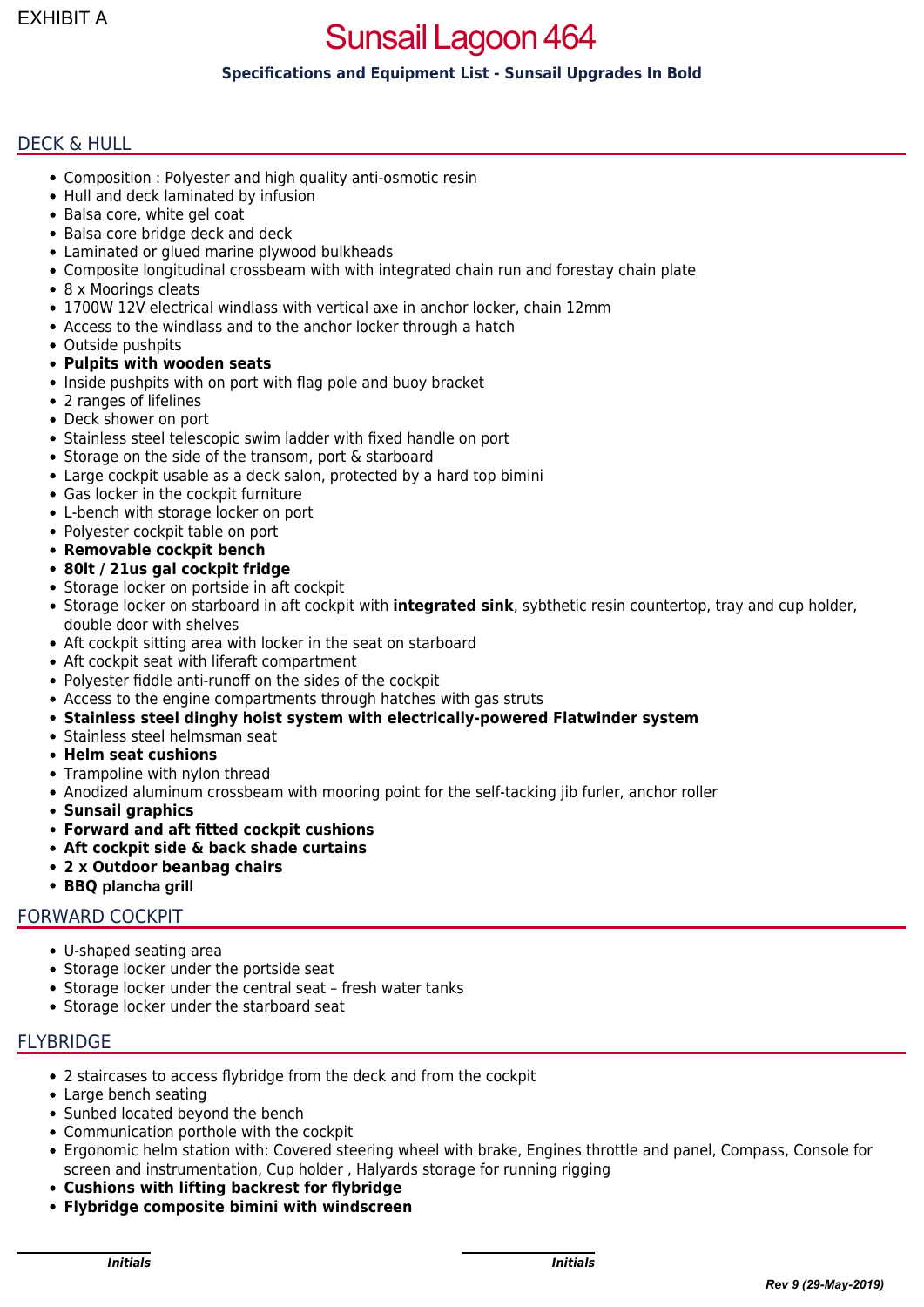# MAST, RIGGING & SAILS

- **Custom heavy duty battened charter mainsail**
- **Charter upgrade, heavy duty furling genoa with Sunsail red UV protection strips**
- **Stackpack LazyJack system in Sunsail blue with logo**
- Tripod aluminum mast with mainsail track and ball-bearing
- Anodized aluminum boom
- 2 encased shrouds
- 1 x lib forestay with furler
- Deck light on the mast
- 1 x Mainsheet winch
- **1 x Secondary winch + 1 FlatWinder in lieu of port aft winch**
- **All electric winches in lieu of standard & FlatWinder in lieu of port aft winch**

#### RUNNING RIGGING

- 1 x Double purchase mainsail halyard
- 1 x Jib halyard
- 2 x Jib sheets
- 1 x Mainsail sheet pre-stretched
- 3 x reefing lines
- 2 x Mainsail traveler car control lines pre-stretched
- 1 x Mainsail track with ball-bearing
- 1 x Self-tacking jib track

## ENGINE & CONTROLS

- **2 x** *Yanmar* **4JH57 57HP engines**
- 2 x Propellers 2-blade fixed
- Seawater filter
- Mechanical engine throttles at the helm station
- Ventilation of the engine compartment: electrical extraction in the aft transom
- Sound-proofing of the engine compartment
- 2 x 137 USgal / 520L aluminum fuel tanks
- Fuel filter systems
- Fuel shut off valve
- Fuel gauge at the generał control panel

## SALOON/INTERIOR

- Sliding door and window with aluminum locker for the access to the cockpit, can be locked open or closed
- Laminate finish with solid wood trims
- Wear resistant simulated wood flooring
- Blackout curtains for roof windows
- Large varnished salon table exchangeable with the polyester table from the cockpit
- **Saloon table converts to double berth**
- L-shaped bench on front starboard around saloon table
- **.** Lockers under the bench
- Various high and low storage on the starboard cupboard in front of the table
- Stainless steel pillar
- Fabric-covered plywood ceiling panels or fiberglass liners in cabins and heads
- Fabric-covered plywood on hull liner in cabins
- **Large sliding roof forward window**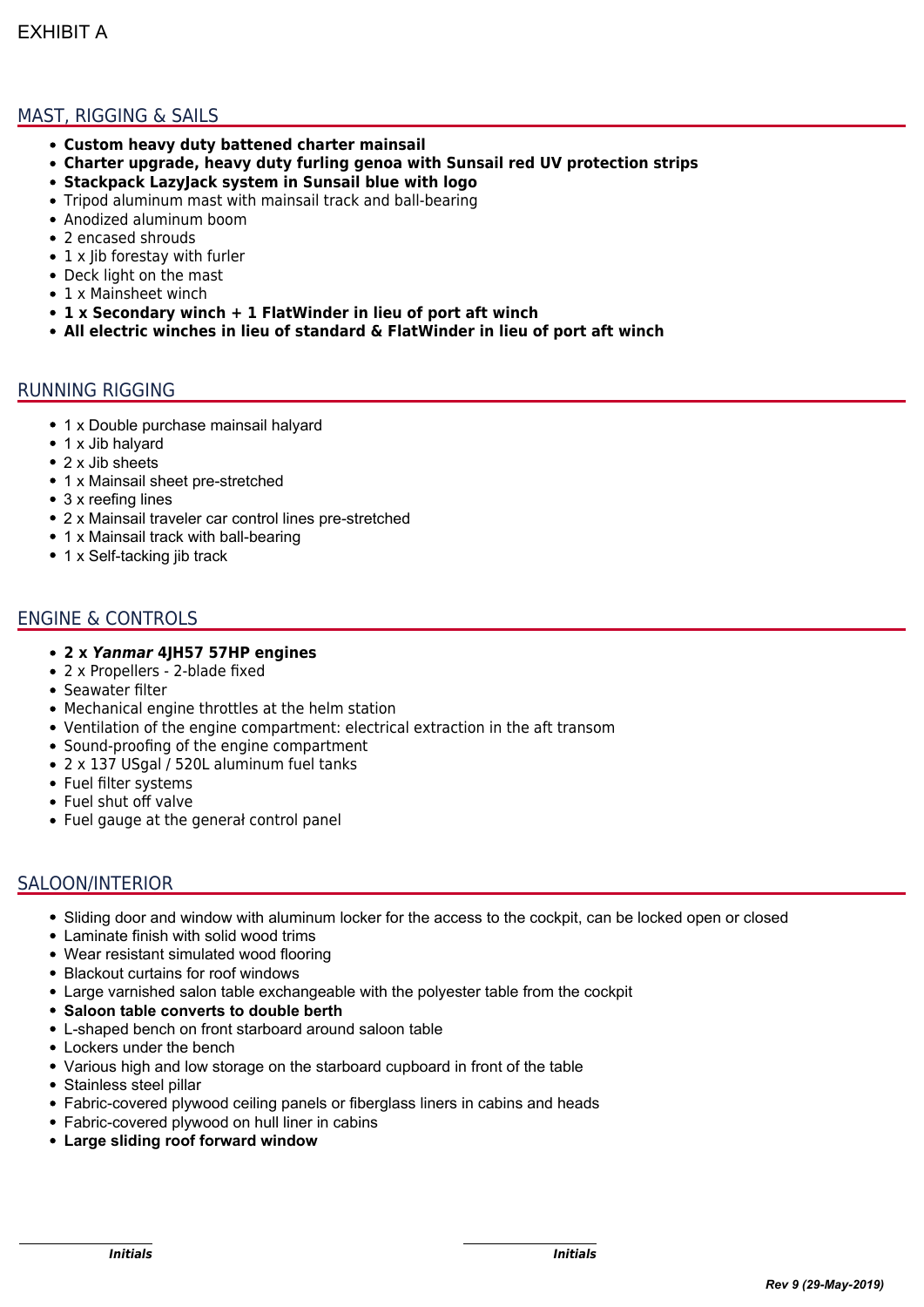## **GALLEY**

- U-Shaped galley
- Synthetic resin countertop
- Stainless steel sink with hot/cold mixer tap
- Storage under the sink
- **4-burner stove**
- **155L / 41us gal Fridge**
- **110L / 29us gal Freezer**
- Storage units and cupboards
- Gas propane circuit with solenoid valve
- **Microwave oven with grill**

## NAVIGATION CONSOLE

- Large instrument console
- Desk with flap
- 2 x Storage nooks

## ELECTRICAL INSTALLATION

- 12V General distribution panel at the chart table with protection by circuit breaker
- 2 alternators 12V 125A
- 2 x Start batteries 12V 110A
- 3 x Service batteries 12V 140Ah
- **3 x additional service batteries 140A + battery controller**
- **AGM battery upgrade**
- Batteries breaker in the engine locker, port & starboard
- Ammeter, voltmeter, circuit breaker, panel lighting, USB outlet
- 12V LED outside lighting
- 1 x Chart table light with red LED light
- 12V LED inside lighting
- LED Navigation lights
- 12V lighting in the engine compartment
- **1 x 40amp battery charger + 1 60amp battery charger**
- **Deck courtesy lighting in cockpits, transom, and flybridge**
- **Fusion stereo system with speakers in salon, cockpit, and flybridge**
- **Generator**
- **Solar panels**
- **Interior indirect lighting**
- **Fans in saloon and all cabins**
- *B&G* **Instrumentation package**
- **VHF radio**
- **2nd handset for VHF**
- **USB sockets in salon and cabins**
- *Cruisair* **Air conditioning; total 36,000 BTU**
- **Underwater lights**

## FORWARD CABINS

- Double bed with high density foam mattresses
- 1 x Under bed drawer
- 1 x furniture with shelves in the upper part, inboard side
- 1 x Opening deck hatch
- 1 x Opening hull porthole
- **Roller blinds for windows**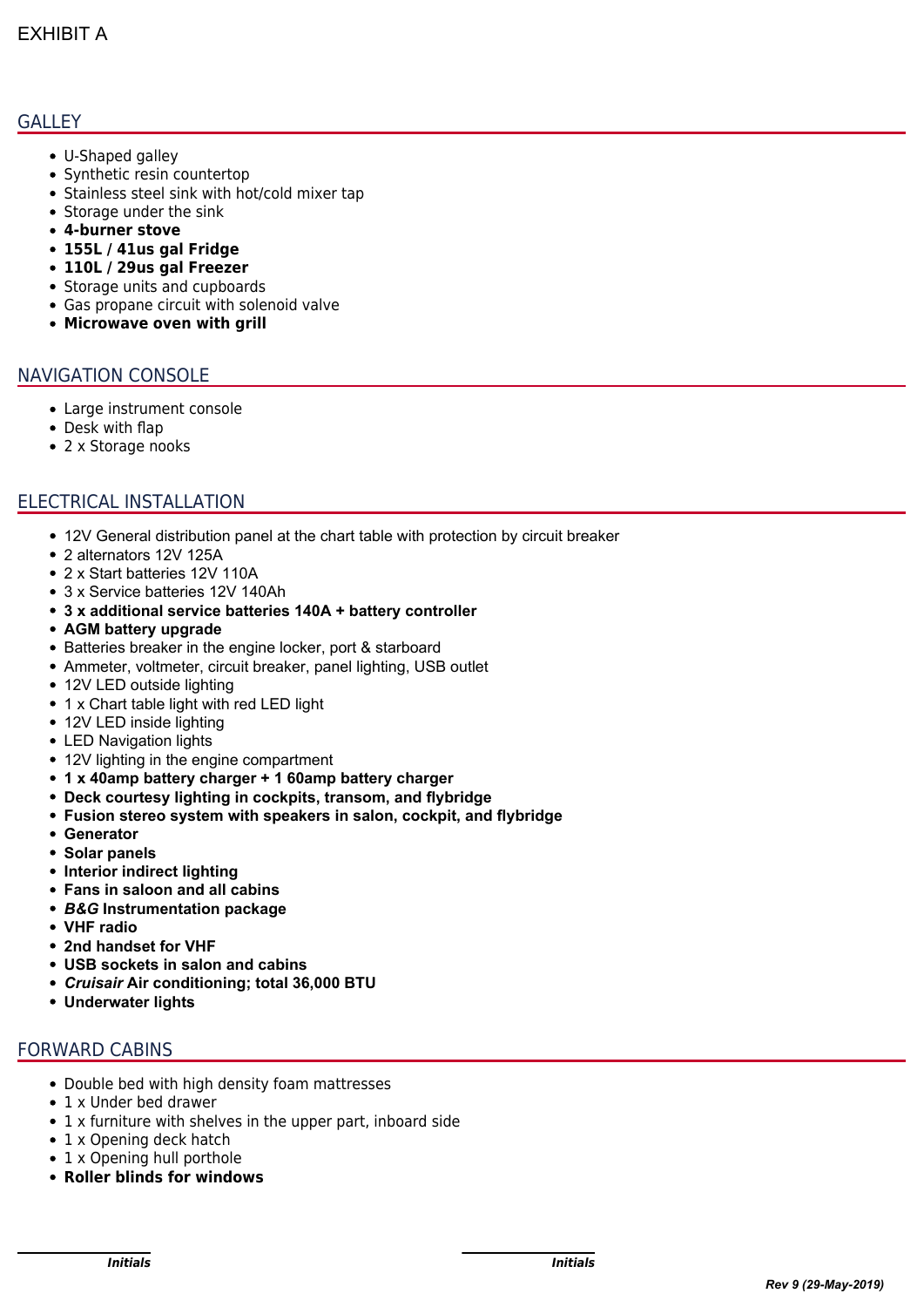## PORT FOREPEAK

**• Bunk with outlet and USB** 

## STARBOARD FOREPEAK

**Toilet, shower & sink in starboard bow compartment**

### AFT CABINS

- Double bed with high density foam mattresses
- 2 nightstands
- 1 x Under bed drawer
- $\bullet$  1 low furniture with storage  $+$  1 high furniture with shelves, outboard side
- 1 x long shelve, inboard & outboard side
- Hanging locker, inboard side
- 1 x Opening deck hatch
- 1 x Opening porthole
- 1 x Large fixed hull window
- **Roller blinds for windows**

#### HEAD COMPARTMENT x 4

- Synthetic resin countertop
- Sink with hot/cold mixer tap
- High cupboards and 1 door with mirror + under washbasin cupboard
- Separate shower with Plexiglas door
- Shower grating
- **Large bowl, electric flush toilet**
- 1 x Opening deck hatch
- Fixed window in the shower

#### PLUMBING INSTALLATION

- Fresh water tank: 2 x 79USgal / 300L with gauge at the chart table
- Fresh water circuit with 1 main water group in the port companionway
- Hot water circuit with 15USgal / 60L water heater with resistor and engine exchanger
- Shower drain by tempo and push-button
- 1 x Manual bilge pump in each hull with cockpit pump
- 1 x Automatic immersed bilge pump (by hull)
- 1 x Manuał release non-immersed bilge pump (by hull)
- Holding tank with gravity drain/deck pump out in each head
- **Watermaker**

# GENERAL EQUIPMENT

- 6 x Fire extinguishers
- Owner's Operating Manual